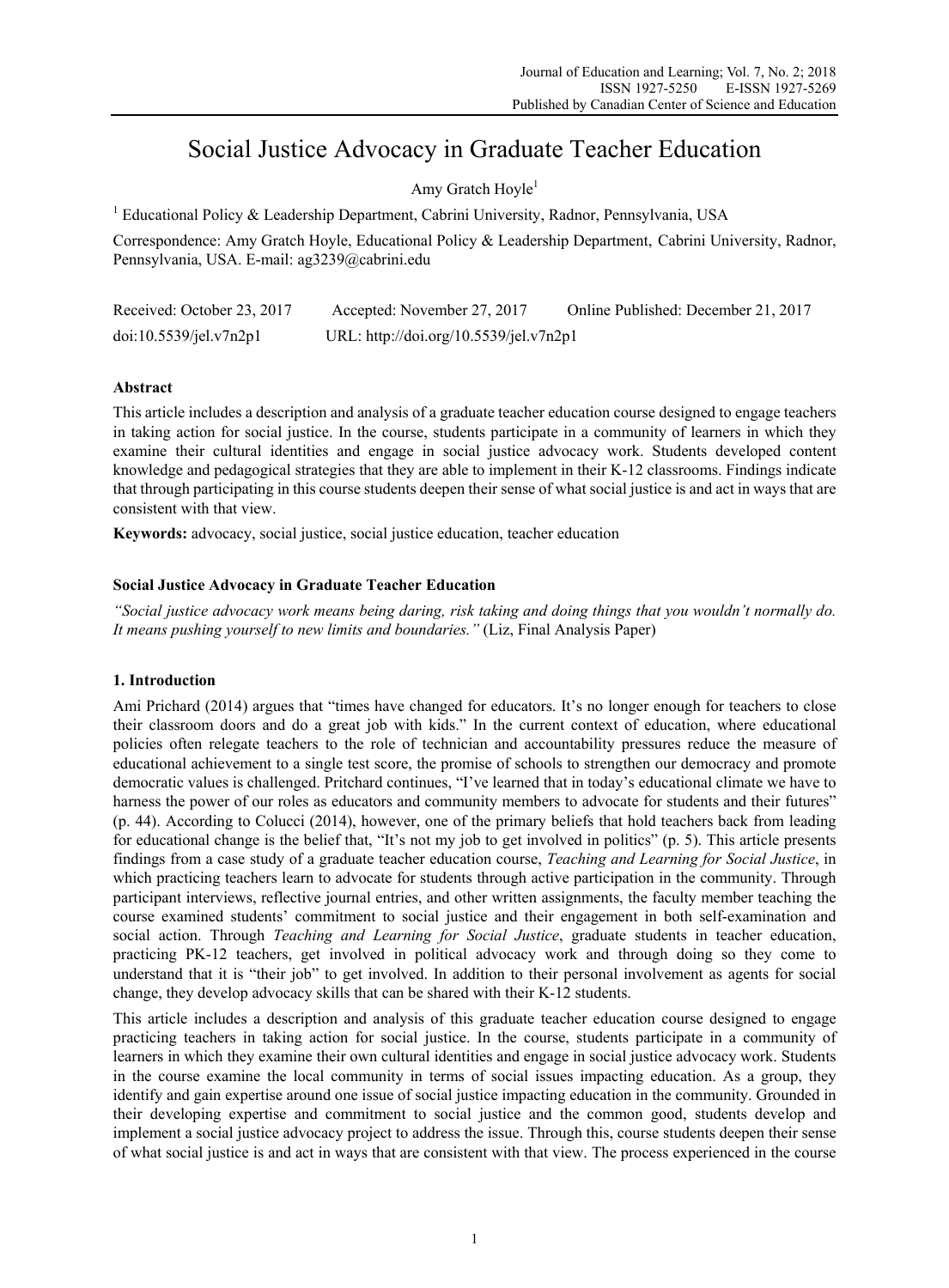is grounded in self-reflection and critical thinking. It is this process that the teacher education graduate students are able to implement in their own K-12 classrooms.

### **2. Context**

The course examined in this paper is situated in a graduate education program at a small Catholic liberal arts University. The University mission is grounded in a commitment to social justice and academic excellence:

*[The University] is a Catholic institution of higher education dedicated to academic excellence, leadership development, and a commitment to social justice. The University welcomes learners of all faiths, cultures, and backgrounds and prepares them to become engaged citizens of the world.* 

While this mission is integrated throughout the graduate teacher education programs, the foundation for this integration is developed in two required educational foundations courses in which students examine issues of social injustice and inequities through sociocultural, historical and philosophical lenses. Most of the student participants in the study have previously completed the two core foundations courses in the Master of Education program at the University. Reflecting the goals of social foundations of education teaching and scholarship, the core courses in the Master of Education program, focus on bringing the mission into the program.

*Through these [foundations] courses, students develop a core of common knowledge and a commitment to social justice. Through the foundations courses, students are engaged in rigorous liberal learning experiences that prepare them to deeply, meaningfully, and critically reflect on and tackle some of the big challenges facing education and the world. These courses link intellectual competence with moral*  development and instill a special concern for those persons who are in need. (Core Course Syllabi)

These foundations courses are grounded in analysis of texts; thus, the outcomes have to do with student understanding of material and concepts. Findings from previous research involving faculty teaching the two core foundations courses indicated that students need to put the theoretical concepts "into action" (Hoyle, 2015). Feedback from students who took the courses indicates similarly that they want experiences to help feel a sense of agency having studied inequities in the educational system. *Teaching and Learning for Social Justice* is a foundations course in which students and teacher work together to practice social justice. The course examined in this article provides opportunities for teachers to develop advocacy skills and to address issues of social justice both in and outside of the classroom. This both illustrates how doing advocacy work in education benefits teachers and their students and also provides a rich example of how the field can address these issues. As George Wood expressed so clearly (1998), "Only when our schools are communities where social justice is practiced can we claim to be teaching for that justice." (p. 248)

#### **3. Literature Review**

*Deciding to go into teaching must be a decision from the heart. It must come from a moral imperative to ensure the success of all children, and from a deeply held commitment to social justice*. (Morefield, 1996, p. 9)

There is a great deal of research calling teacher educators to prepare teacher candidates for increasingly diverse and inequitable schools (Howard, 2006; Dover, 2009; Bell, 2007; Darling-Hammond, 2002). Much of this literature focuses on the role of preservice teacher education programs in preparing teachers to teach for social justice. More attention needs to be paid, however, to ways teacher education for graduate students can inspire practicing teachers to become agents for change with a social justice orientation. Morefield (1996) is right in his assessment that teachers must hold a commitment to social justice. And as teacher educators working with practicing teachers it is important that we recognize our role in promoting this commitment.

Literature supports the need for more democratic curriculum and pedagogy in our K-12 schools and classrooms.

*Levine (2007) contended that young people needed opportunities for leading, serving, deliberating, and addressing problems so they can use their 'energy, creativity, resilience, independence, and fresh thinking' (p. 64). He summed up by stating that participating in politics, community affairs, or leadership roles at age fifteen or twenty-two makes it much more likely that an individual will be involved at thirty or forty. Meier (2009) argued… that students need a curriculum that encourages independence and thoughtfulness and an ethic of participation, in short, a curriculum for democracy* (Fleming, 2011, p. 40).

A curriculum for democracy, according to Fleming, provides the basis for civic participation and must be central if our democracy is to last. Beyond civic participation, I contend that civic participation specifically aimed at advocacy for social justice is needed if our democracy is to last.

*The goal of social justice education is to enable people to develop the critical analytic tools necessary to understand oppression and their own socialization within oppressive systems, and to develop a sense of agency*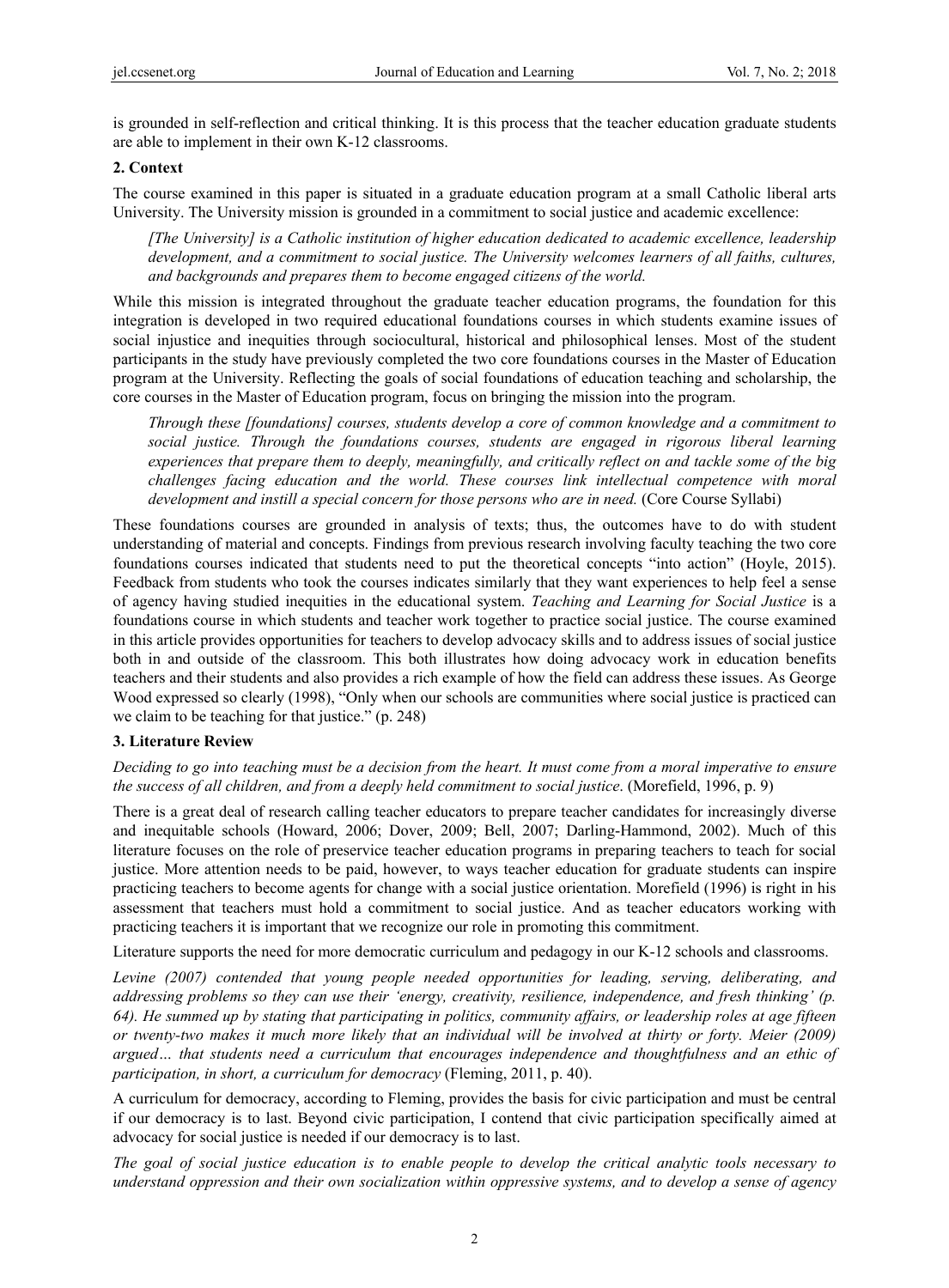## *and capacity to interrupt and change oppressive patterns and behaviors in themselves and in the institutions and communities of which they are a part.* (Bell, 2007, p. 2)

Adams, Bell, & Griffin (1997) explain that social justice is often defined as both a goal or a product and a process. Social justice teacher education thus must prepare teachers to understand what social justice would look like, the product. The goal of social justice education according to Adams, Bell, & Griffin (1997) "is full and equal participation of all groups in a society that is mutually shaped to meet their needs" (p. 3). In order to do this, social justice teacher education must examine the impact of power, privilege and social oppression (Picower, 2012; Storms, 2013). Social justice teacher education must also promote the process referred to by Bell in that it must promote social action as a means to gain equity for all citizens (Picower, 2012). It must be "democratic and participatory, inclusive and affirming of human agency and human capacities for working collaboratively to make change" (Bell, 2007, p. 2). According to Bell (2007), "social justice involves social actors who have a sense of their own agency as well as a sense of social responsibility toward and with others, their society, and the broader world in which they live" (p. 2).

While Bell and others have described the process and product of social justice education in helpful ways, according to Irvine (2004), "the field of teacher education has not taken seriously its role to prepare teachers as activists and advocates for social justice (p. xi). McDonald (2008) explains that in order to do this social justice teacher education programs must "shift the focus from efforts to increase prospective teachers' cultural awareness of diversity to encourage teachers' commitments to social change and activism" (p. 152). The course described in this paper provides opportunities for practicing teachers to achieve Bell's goals for social justice education as they develop a sense of their own agency as well as an understanding of oppression and their capacity to change oppressive patterns in society and schools. The course also increases teachers' cultural awareness of diversity. In addition, it makes the shift called for by both McDonald and Irvine in that it incorporates strategies for preparing teachers as activists and advocates for social justice. Reflecting Dover's (2013) description of teaching for social justice, this course "includes explicit instruction about oppression, prejudice and inequity" and "employs pedagogy that (1) creates a supportive classroom climate that embraces multiple perspectives, (2) emphasizes critical thinking and inquiry, and (3) promotes students' academic, civic, and personal growth" (93). In addition, this course reflects Dover's definition of teaching for social justice in that it "makes connections between education and social change through (1) teachers' sense of themselves as social activists, (2) teachers' intent to raise students' awareness of inequity and injustice, and (3) teachers' intent to promote students' social action" (p. 93). As a result of participation in *Teaching and Learning for Social Justice*, participants express an increased understanding of inequities in society and of their role as teachers and civic agents to challenge these inequities.

This course also helps to prevent feelings of helplessness that can result from critique of oppressive systems. As mentioned, students at the University take two other educational foundations courses. Through these courses they engage in critique of educational reforms and systems of oppression in schools and society. As Ritchie (2012) warns, engaging in such critique and stopping there leads to "despair, hopelessness, and a deterministic sense that things cannot be changed (Bigelow, 2002; Freire, 1970/2005)" (p. 121). Students having taken the course in sociocultural foundations of education regularly express such feelings of frustration and helplessness. *Teaching and Learning for Social Justice* provides an opportunity for them to take action to transform society and as indicated in the findings presented here, this opportunity energizes them to continued action for social change and to a commitment to empowering their students to get involved in such action.

The foundations course examined in this paper moves the students from theory to practice, providing an opportunity for students to become agents for change as they participate in advocacy work in the community. As a community of learners, students in the course identify an issue of social justice impacting education in the community. Having identified the issue, students gain expertise and develop and implement an advocacy project to address the issue based on a commitment to social justice and the common good. The process experienced in this course engages the students in social justice advocacy and is also one that teachers are able to implement in their own PK-12 classrooms, promoting both civic participation and a commitment to social justice.

There is a substantial literature base describing the process and product of social justice education. The "literature [however] expresses concern at the absence of an explicit social justice emphasis in teacher preparation that draws upon accessible, effective pedagogies" (Adams, 2007, p. 24). The course examined in this article provides an example of an effective pedagogy in teacher education. Ritchie (2012) defines "critical pedagogy and teaching for social justice to mean educational practices that critique societal structures perpetuating injustice and place students and teachers in agentic positions to effect change… attempting to transform inequities by engaging in efforts toward systemic social change" (p. 121). Through this course,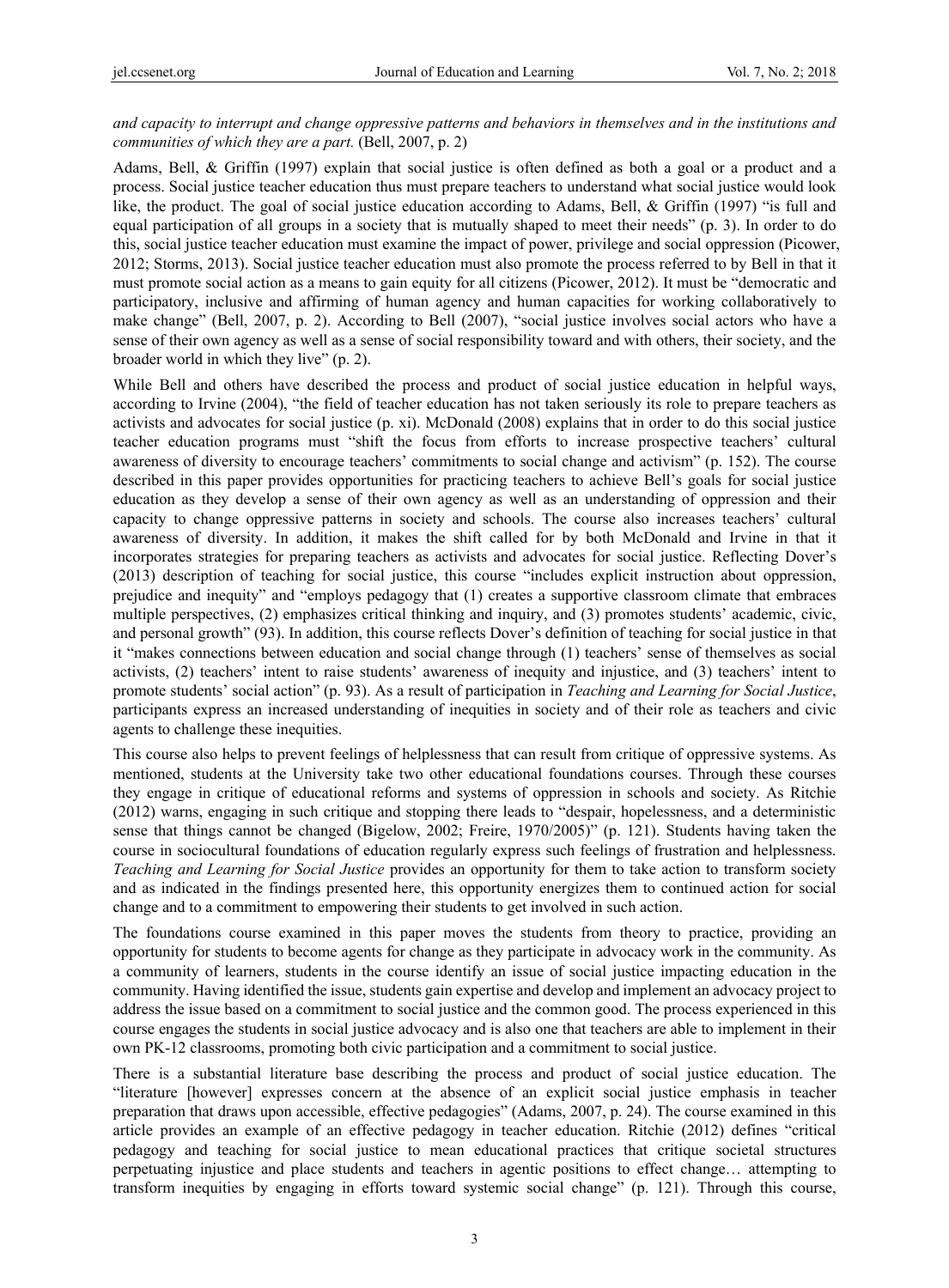students in a graduate teacher education program, practicing teachers, have the opportunity to explore oppression and structures perpetuating injustice. As agents for change, the students participate in a social justice advocacy project, engaging in efforts toward systemic social change. The course is grounded in a commitment to social justice education and provides a basis for broader civic participation and is also an example of accessible and effective pedagogy that the teachers can take into their own PK-12 classrooms promoting civic participation and commitment to social justice among their students. For the purpose of the course as well as for this research, it has become important to establish a working definition of social justice advocacy. In its most simple form, social justice refers to the equal distribution of opportunities, goods and services in which an individual's group membership has no impact. Social justice is grounded in values of equity and the dignity and rights of every human being. Advocacy is activity taken to influence political and social policy in institutions and in society generally. Social justice advocacy is thus taking action designed to bring about more just and equitable social and political policies and practices. This course is grounded in the belief that while advocacy can be an individual or group activity, it is more likely to have an impact when taken collectively.

## **4. Teaching & Learning for Social Justice: The Course**

The overall goal for students in *Teaching and Learning for Social Justice* is that by the end of the course each student will understand their own and others' views, beliefs, and perspectives on social justice and recognize how our actions (or inaction) contribute to the possibilities we have to experience social justice in our lives and in our communities. In addition, students gain knowledge and pedagogical strategies to bring social justice action into their P-12 classrooms. Critical pedagogy and a focus on reducing human suffering and promoting social justice, form the basis of the course. All course discussions and assignments reflect an understanding that, "critical teachers must understand not only a wide body of subject matter but also the political structure of the school," and society (Kincheloe, 2008, p. 3).

According to Kincheloe (2008), critical pedagogy has several central characteristics including, but not limited to, the following: Critical pedagogy is grounded on a social and educational vision of justice and equality; critical pedagogy is constructed on the belief that education is inherently political; critical pedagogy is dedicated to the alleviation of human suffering; critical pedagogy involves teachers as researchers; and, critical pedagogy is interested in maintaining balance between social change and cultivating the intellect. The course described here reflects each of these characteristics. Initially, students examine their own cultural identity, privilege and taken-for-granted beliefs about "others" as they begin to develop a vision of justice and equality. Through examination of readings, students gain understanding of structural discrimination and inequitable structures and practices in schools thus recognizing the inherent political nature of schooling. As students examine various social issues they continue to develop a vision of social justice as well as a commitment to end human suffering. The students and teacher conduct research throughout the course while cultivating their intellect as well as a growing commitment to social change.

Teaching and Learning for Social Justice is modeled in part on *My Voice*, a curriculum developed for K-12 classrooms. *Need in Deed*, the organization responsible for this curriculum, is committed to "prepar[ing] young people for civic responsibility and service to others, enabling them to become capable, contributing members of their community… [They] listen to students voice their concerns about the world around them and support them in taking positive action in response to these concerns" (Need in Deed, p. 2). The curriculum is organized around five sections: Value your voice, Open the issue, Identify the objective, Conduct meaningful service, Evaluate and celebrate. The graduate course modeled after the Need in Deed curriculum focuses on developing cultural competence, analyzing the community through an asset-based lens, identifying a need in the community and finding a way to engage in advocacy around that need. The course build's on Freire's notion of problem-posing, engaging students in an inquiry-based approach to learning, in order for the students to develop both disposition and pedagogical strategies that will enhance their work with their own students (Freire, 1971). Throughout the course, students are moving between theory and practice as they develop knowledge and skills they can bring to their own K-12 classrooms.

The reading and writing assignments in the course are all tied to completing the "Social Justice Action Project".

*It is not enough to learn about social justice through readings and discussions; we must act on it in ways large and small, and analyze our actions and the reasons for them in a public context. This is why I have labeled this project "social justice action". Through this approach there is the possibility of generating a deeper learning of and commitment to social justice than mere abstract discussions of social justice theories can do alone. The action serves an additional purpose. At the end of this course, I want us to have a more sophisticated understanding of ourselves as moral agents. What I mean is that I want us to understand that our views, beliefs, and perspectives on*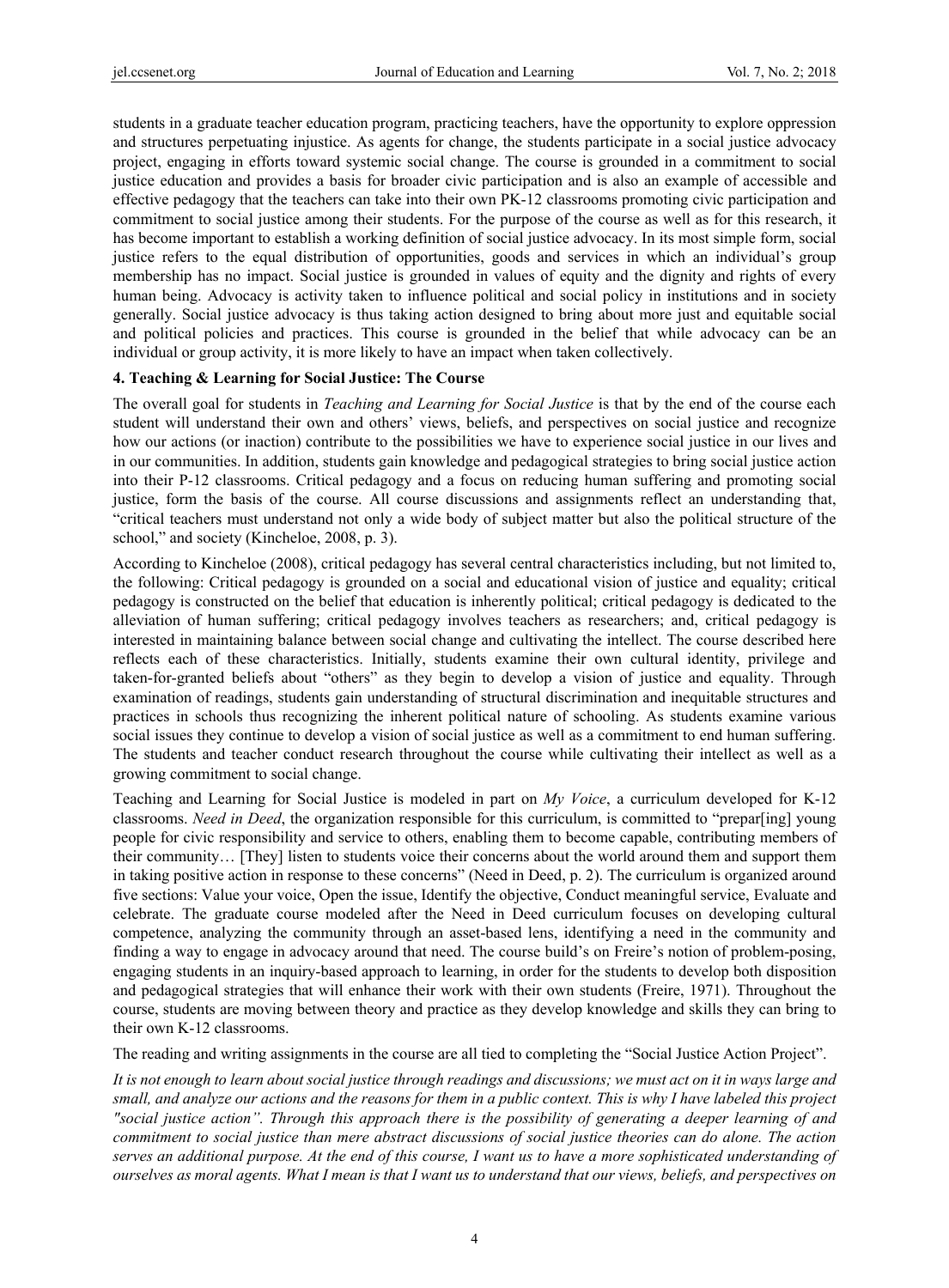*social justice affect our actions… We have more power to make a just society than we think. Through this social justice action project, I hope you get a sense of that power through the small contributions you will make.* (Social Justice Action Project)

This project has several components that develop students' skills in critical thinking, research, presentation, action and reflection. While the project is completed as a whole group, each student submits work independently at various times throughout the course. Students complete weekly reflections which are submitted online. Most reflections are responses to prompts related to the issue and the action in the course. Students also reflect on what the work in the course means in terms of their own P-12 teaching practice. During the first weeks of the course, the students and instructor work as a group to explore the concepts of privilege and structural inequality and students complete written reflections around these topics. In addition to the weekly reflections, each student prepares a written analysis of research. Students analyze research in the literature initially in order to present a topic for study to the class. Students debate the issues presented and come to consensus. In fall 2015, this debate led to a decision to study poverty, focusing on its impact on schools and children's education in the neighboring city. Once the topic is determined, students continue to prepare written analyses of research which they share through written and oral presentations with other members of the class. In fall 2015, the students compiled the most significant research findings in the literature on poverty into an annotated bibliography. Guest speakers are invited to class to speak about the issue itself, about bringing social justice education into the PK-12 classroom, and about doing advocacy work. With the support of the instructor and the guest speakers, students work as a group to develop an action plan.

In fall 2015, after studying the causes and effects of poverty, students created a postcard to send to members of the state legislature to advocate for a fair funding formula for education. Students invited other educators to write a story about the impact of poverty in their classrooms on each postcard and over 50 postcards were sent to legislators. In addition to the personal stories, the postcards included the statement, "Support a fair funding formula and increase school funding". In addition to the postcard, students worked as a group to create a resource list for parents and teachers which included websites, addresses and phone numbers for numerous organizations in the area that provide support for poor and homeless families. While this work was done collaboratively, each student wrote a Final Analysis Paper in which they examined the literature and the action taken; described how the action affected them individually; and, described the responses to the action and the impact they think the action had. Because one of the goals of the advocacy project is to gain a better sense of self as moral agent, reflections on the action in the paper included exploration of self as agent for change. For most students these reflections also included discussion of how the experience will impact their work as classroom teachers.

#### **5. Methods**

The approach to this qualitative study is aligned with approaches described by Strauss & Corbin (1990). Through identification of themes and the use of axial coding, the researcher has reconstructed the data into a recognizable reality, the reality of both the impact of the course as well as of how the course is experienced by the students. While the primary aim of this research is description of this "reality", the analysis allows for theory-building as well. Data sources collected during this study include student reflective journal entries; questionnaires administered at the start and the end of the course; student final analysis papers; interviews with students; and a log kept throughout the semester by the instructor. Initial interview questions focused on advocacy work: How do you define social justice advocacy work? How you ever been involved in social justice advocacy work? What are your hopes and concerns related to participating in social justice advocacy work? Topics for journal entries were generally self-selected by individual students. Questionnaires included questions related to social justice as well as to expectations for and experiences in the course: How do you define social justice? How do you define social justice education? What are your expectations for the course? What did you find most rewarding about the course? What has been most challenging in the course?

Using the constant comparative method for data analysis, themes were identified and data coded. In this grounded theory approach, the constant comparative method was used and as each new theme emerged for analysis, it was compared to other themes. The analysis was ongoing and iterative allowing for continuous refinement of themes. Out of the process of inductive reasoning, what is important emerges from the data itself.

Eight overall themes or categories emerged from the data:

- 1) Personal goals and their shift over the course of the class
- 2) Understandings of advocacy work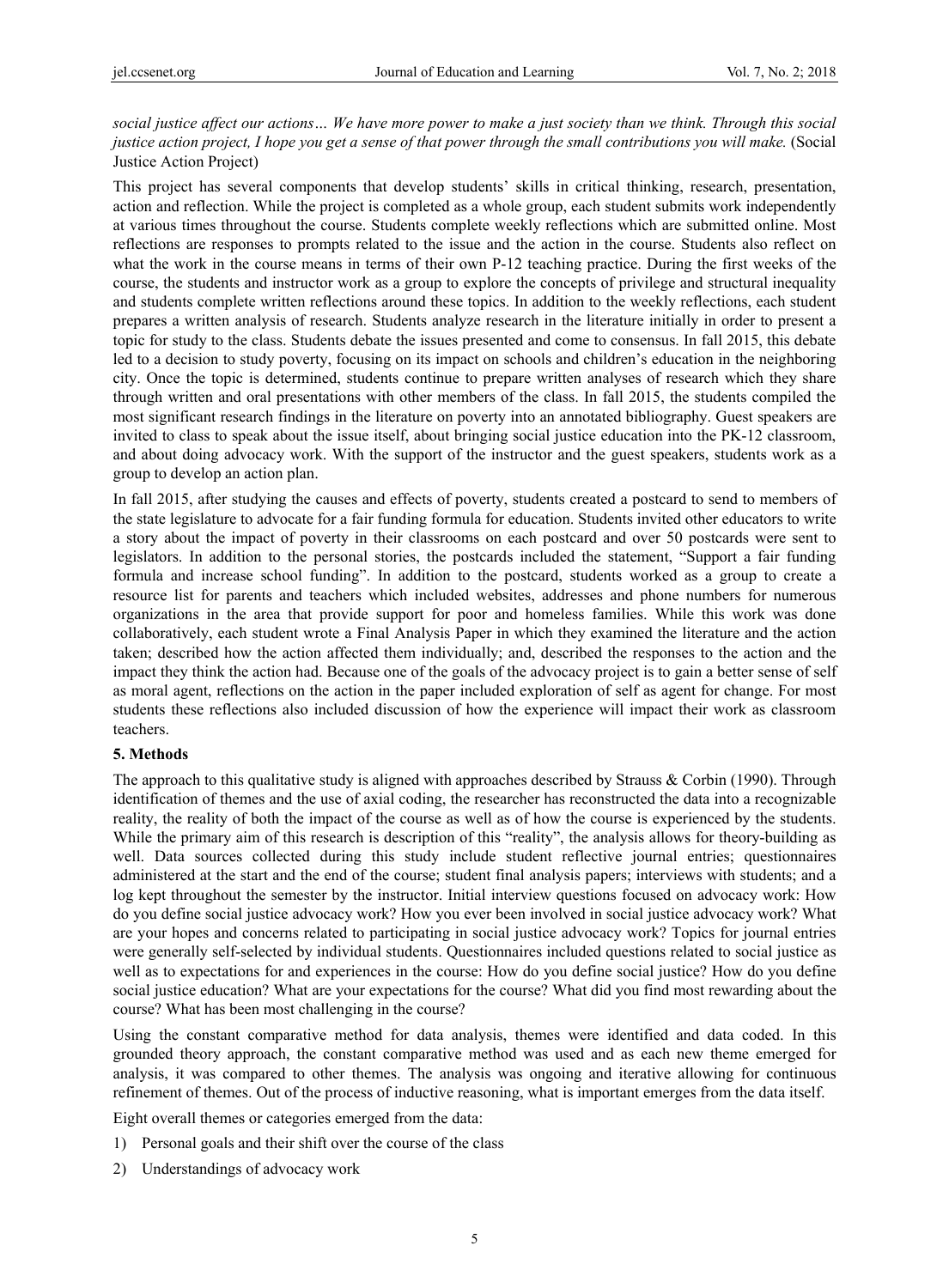- 3) Descriptions of social justice education practices and goals
- 4) Conceptions of social justice
- 5) Value of community in advocacy work
- 6) Shift in perspective regarding poverty
- 7) Benefits and weaknesses of class assignments and activities

This article focuses on the first three and how the students see their work as agents for change through their own advocacy work and the work they now plan to do with their P-12 students. The data presented in this article is textually rich, using the students' words to illustrate key findings. From these findings it is possible to identify lessons learned from the study regarding how doing advocacy work in teacher education benefits students and allows P-12 teachers to develop advocacy skills needed to address issues of social justice both in and outside their own classroom.

#### *Participants*

In fall 2015 there were seven students enrolled in *Teaching and Learning for Social Justice* and all seven agreed to participate in the research study. While five students self-selected into the course based on personal interest, two were assigned to the course when another required course was cancelled. Six of seven students are female. The single male student and one of the females are African American and the other 5 students self-identify as White. All seven students are currently teaching in P-12 classrooms, 4 in urban settings and 3 in suburban (more affluent) districts. One teaches in a private preschool, one in an elementary charter school, and one in a secondary cyber charter school. The other four teach in regular public schools at the elementary and secondary levels. While the group is small in size, participates indicate in the data that the diversity of experiences among members is important to the work done in the course. This finding will be explored further in a separate article.

#### **6. Results & Discussion**

The course, *Teaching and Learning for Social Justice*, was offered for the first time in fall 2015. As indicated above, the overall goal of the course is that by the end of the course each student will understand their own and others' views, beliefs, and perspectives on social justice and recognize how our actions (or inaction) contribute to the possibilities we have to experience social justice in our lives and in our communities. In addition, through participation in the course students will gain knowledge and pedagogical strategies to bring social justice action into their P-12 classrooms.

The syllabus lists the following learning outcomes for the course:

- 1) Students will develop or increase an existing commitment to social justice
- 2) Students will increase understanding of their own cultural identities and gain respect for diverse identities
- 3) Students will understand the relationship between schools and society in terms of a specific social issue
- 4) Students will develop a more sophisticated understanding of social justice
- 5) Students will exhibit evidence of leadership in the service of others, as engaged citizens of the world.
- 6) Students will critically analyze the impact of their work as agents for social change

7) Students will gain content knowledge and pedagogical strategies to promote action for social justice in PreK-12 classrooms.

While the learning outcomes were reviewed thoroughly during the initial class meeting, students' understanding of the course goals were more general prior to this time. Prior to enrolling in the course students' knowledge about the course was limited to the institution's course description:

*As a community of learners, students will identify an issue of social justice impacting education in the community. Having identified the issue, students will gain expertise and develop and implement a community service project to address the issue based on a commitment to social justice and the common good. The process experienced in this course is one that teachers will then be able to implement in their own K-12 classrooms.* (Cabrini University, 2017, p. 109)

During the initial class meeting the instructor and students discussed this description, focusing on the "community service project". While this is the language used in the Catalog Description, the focus of the course is on a social action or social advocacy project and it was essential to distinguish this work from "community service". Community service is similar to advocacy work in that it is performed by someone or a group of people for the benefit of the public. Advocacy work, however, is also and perhaps more importantly a political process which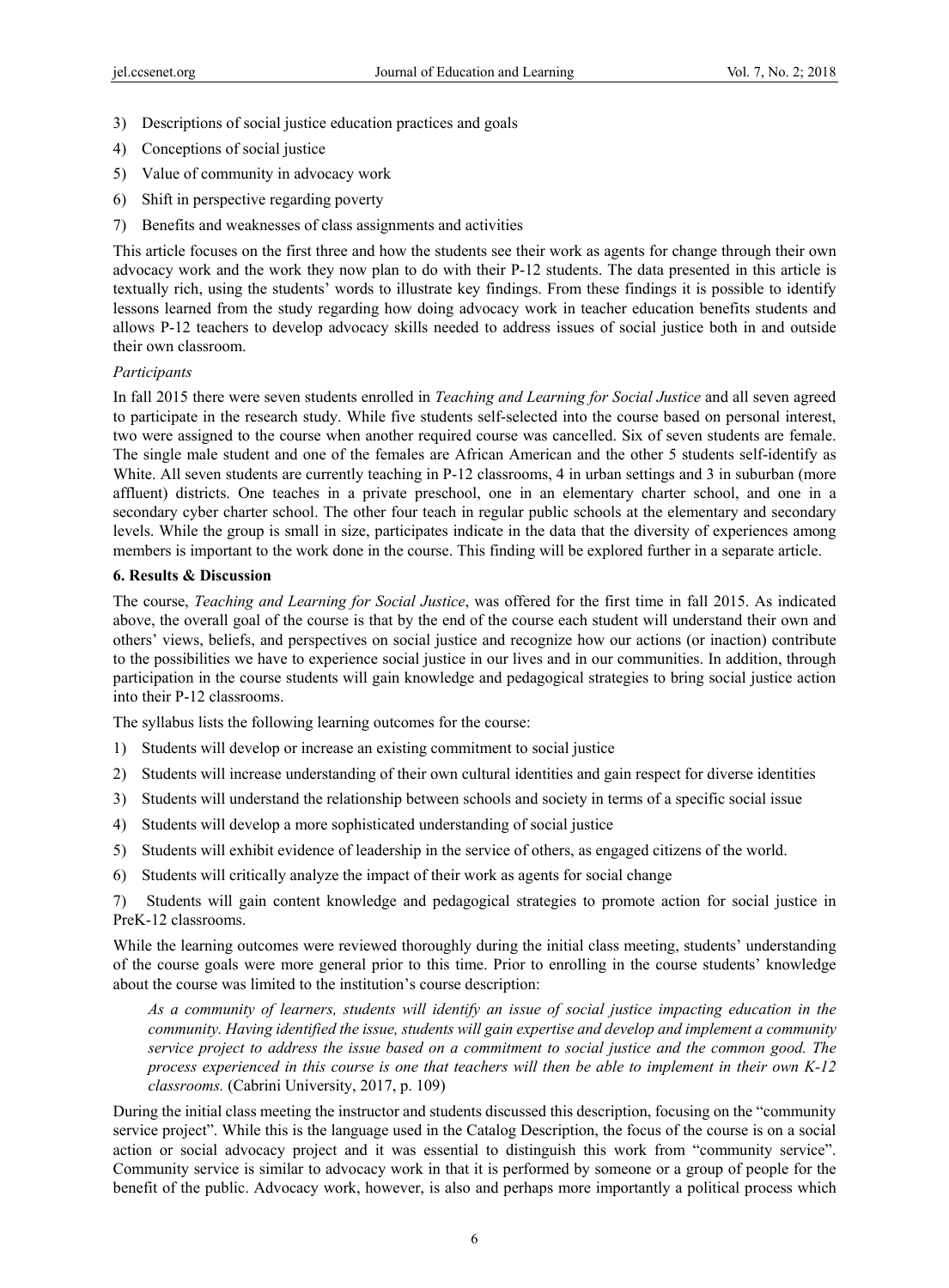aims to influence decisions within political and social systems and institutions. As reflected in the findings below, this more political aim of the course made some students uneasy. It is through the Social Justice Action Project that students experienced a shift in attitude about advocacy work as well as in their personal goals. In addition, this advocacy project resulted in students' more complex conceptions of social justice and social justice education. These findings are illustrated below through the words of the participants.

## *6.1 Understanding of Advocacy*

As noted above, the claim in the course description that the course includes a "community service project" is problematic and it was apparent at the outset of the course that the instructor needed to guide students in problematizing the loose interchange of words around advocacy. The instructor came to the course with the assumptions that advocacy has to do with influencing political decisions and that this work is essential in order to address issues of inequity and oppression in society and schools.

The students' initial conceptions of advocacy work are reflected in the students' questionnaire responses written during the first class session in response to the question, 'How do you define or describe social justice advocacy work?' (9/2/2016):

- "Advocacy work is working to promote or make a difference in the world."
- "I think social justice work is providing community based volunteer work to promote justice for the dignity and well-being for ALL!!"
- "Social justice advocacy work gives a voice to the individuals and groups who are struggling to find theirs. This type of advocacy also should motivate and encourage those who have lost hope and feel stuck."
- "I think the advocacy part transitions the 'participant' into a developer or generator of action, requiring more leadership and perhaps sales skills than just joining a group or volunteering."
- "I would define [social justice advocacy work] as lobbying, and petitioning for certain laws to be changed. Also participating in community projects."

While these initial answers reflect the political nature of advocacy work, discussions in class and reflective journal entries reflected resistance to doing work seen as political in spite of a desire to "make a difference". For instance, Erica expressed this resistance explicitly in reflective journal entries. (Pseudonyms are used throughout the paper.) Erica, after discussions in class about doing advocacy work and not "community service" wrote, "I was not thinking of a political move for this project. I am more than willing to do what the group decides, but I was thinking something more powerful to directly affect those who are struggling. I was hoping to compose a resource list to distribute to the district and make available to those in the community" (Erica, Journal 9). The fact that Erica believed this type of service is "more powerful" than political action raises questions about student understanding of structural inequity and of inequality as a primary concern when confronting social problems such as poverty. While the students studied poverty as a political and social issue, Erica did not see the value of a project aimed at bringing about structural change. While this perspective deserves attention in the class, it appears that most of the students formed a different perspective and the social action project in class both clarified understanding of advocacy work and inspired desire to continue doing such work.

Kate's journal reflects her growth in this area when she wrote, "I have always been one to avoid politics—I am non-confrontational and have leanings toward a both parties in different areas—so never felt comfortable being very vocal toward one party or another. However, I do have some solid standing on issues—this being one of them and my eyes have been opened to the possibility that even a few voices can be heard exponentially" (Kate, Journal 9). While her initial response to doing advocacy work reflected her desire to avoid politics, she came to believe that this may be most effective in making voices heard. In several journal entries Kate mentioned group discussions and a guest speaker as important in influencing this shift. The guest speaker, an experienced activist spoke about a range of advocacy projects through which she worked with others to influence political and social change. Susan reflects a similar shift when she writes, "I never thought I would do anything of this nature, I think the post card idea is both doable and could have exponential effects" (Susan, Journal 9). Other students in the class also referred to this speaker as important in their transformation from concerned citizen to agent for change. Liz explained that, "before we met in class last week and heard [the guest speaker] discuss her take on poverty and the role her organization does to advocate for issues, I had in mind that we could possibly provide information to other teachers… As a class, it would be most effective if we did some kind of advocacy work" (Liz, Journal 9). Mary explained in her final paper that "this advocacy work has shown me how I can get directly involved with fighting for social justice. I was extremely inspired and motivated by the guest speakers that we had come to our class this semester. The first guest speaker we had works for an organization that directly fought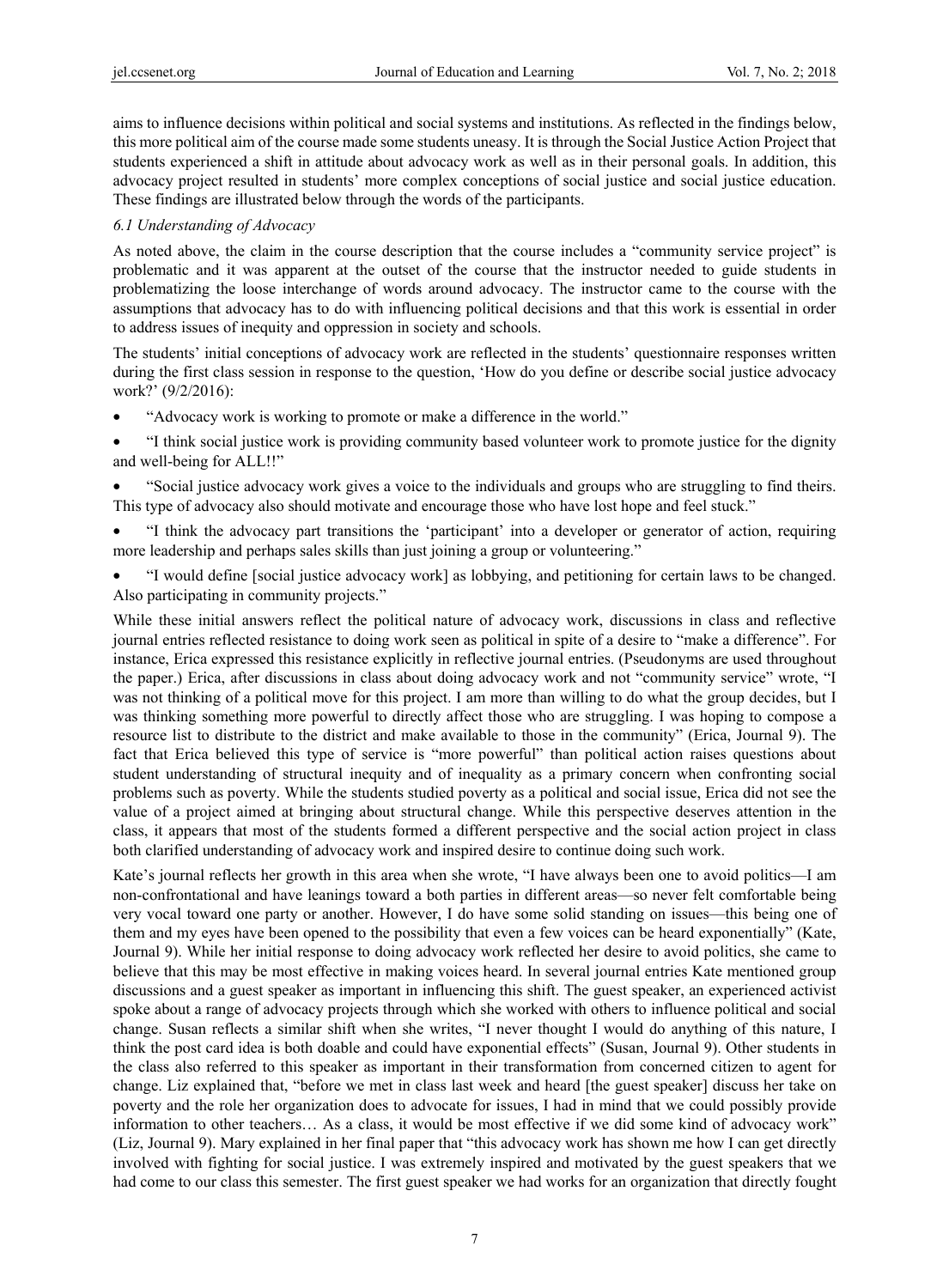injustice and inspired me to get involved" (Mary, Final Action Project). In general, as suggested by Liz's comment introducing this article, the initial resistance to advocacy work was replaced by enthusiasm and excitement about continued involvement in social justice work.

## *6.2 Personal Goals*

Another theme found in the students' reflective journals and other written assignments is individual student personal goals related to social justice advocacy. Similar to the shift described above related to understanding of advocacy work, the evolution of personal goals during the course reflects increased interest in and enthusiasm about participating in social justice advocacy work. Early in the course the seven students expressed their goals in general terms. For example, when asked in the initial interview, "What are you hopes and concerns related to participating in social justice advocacy work through this course?" students gave the following responses:

- "I hope to make a difference in our community."
- "I hope to become involved in future advocacy situations."
- "I hope to broaden my perspective of different communities and the valuable role I can play."
- "I would like to actively promote change."
- "I hope that I can become a doer."
- "I hope for the broader picture, to learn how to be an initiator of change."
- "I feel inspired to be a member of a group who wants to identify a tough issue and really make an impact on the community."

These responses were anonymous so it is difficult to analyze shifts in individual perspectives. Nonetheless it is worth noting that the first six responses are broad and seem to reflect a superficial commitment to participating in social justice advocacy. It is only the last response that begins to suggest the more complicated work that lies ahead in the course.

At the end of the course, students express more complex reflections on their roles in and goals for social justice advocacy. In her final paper, Erica expresses two views shared widely among the students when she says, "As a teacher I feel strongly that we have to advocate for all students… I believe we teach to make a difference in the lives of children, and that can go beyond your one class each year. I feel as teachers we can work together to help make a difference for America's future, our students" (Erica, Final Analysis Paper). In the final paper, five students specifically mentioned the importance of working together, collaborating, to bring about social change. In addition, each student expresses in either the final paper and/or the final reflection the belief that through social advocacy work s/he could make a difference for her/his own students.

As suggested earlier, another shared goal at the end of the course is to continue doing advocacy work after the end of the course. Students' personal goals in regards to this social justice work are more fully developed and reflect a greater sense of confidence and clarity:

• "This project has led me to have a commitment to fight for those children [living in poverty]. I feel a moral responsibility to continue to be a voice for these struggling students, beyond our classroom project" (Susan, Final Analysis Paper).

• "This semester has driven me to become more passionate about others and inspired me to continue learning as much as I can about social justice and how I can take action. I plan to continue to take action far beyond just this course" (Mary, Final Analysis Paper).

• "We can continue to advocate on our own without the class through the pamphlets and our knowledge on the subject" (Mary, Journal 9).

The greater commitment to and confidence about doing social justice advocacy work is a significant gain from the course. It is important that further research investigates how the students have continued this work both inside and outside of their classrooms.

# *6.3 Social Justice Education*

In addition to the evolution of their understanding of and goals around doing social justice advocacy work, student reflections suggest increased commitment to and understanding of social justice education. Initially, student suggestions in regard to education for social justice are all related to the curriculum and most students indicate the belief that "social justice" is already integrated into the curriculum: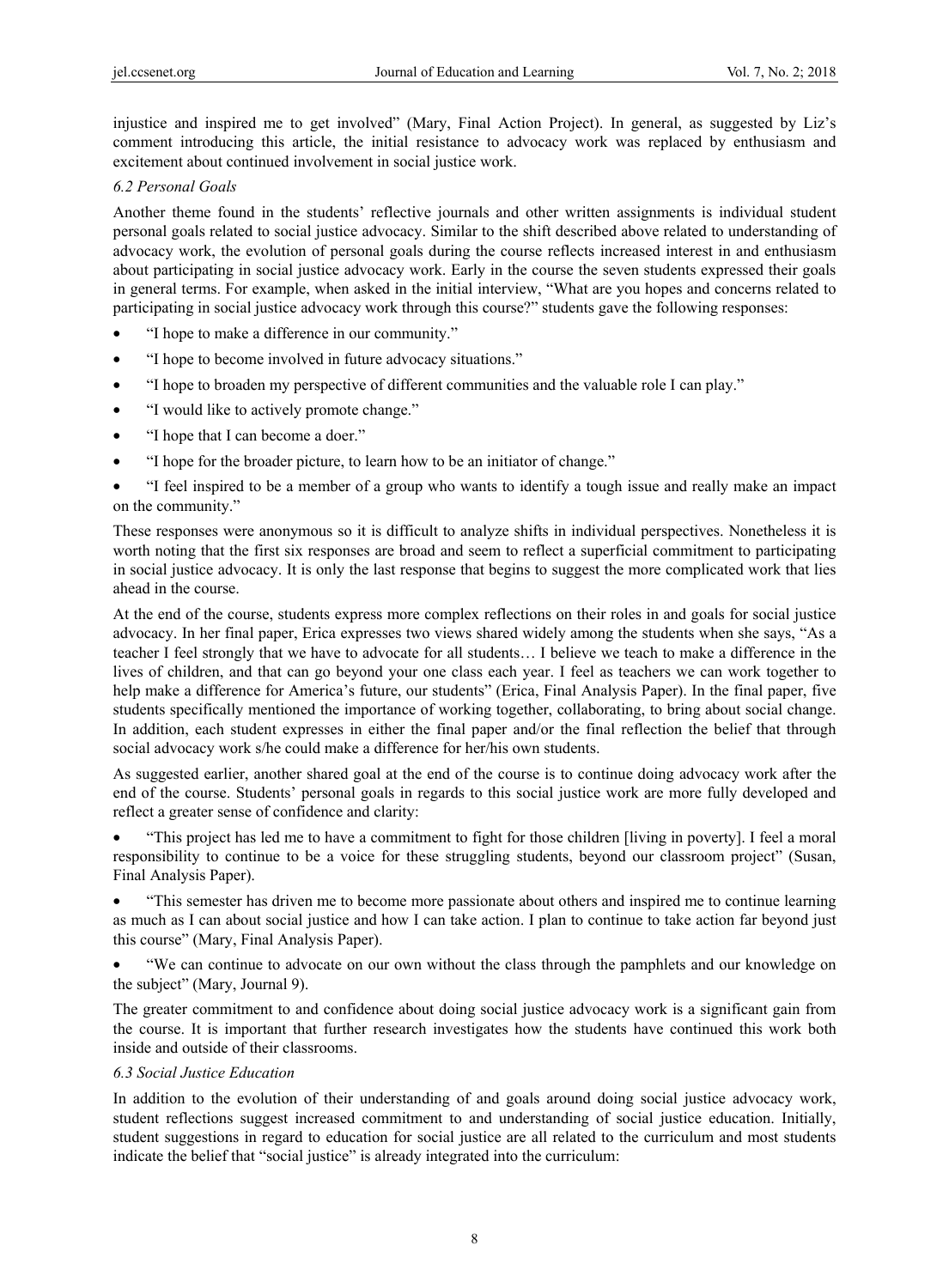• "Social justice issues should absolutely be part of the school curriculum and I think can be incorporated in my 'natural' ways as well as more formal and 'intentional'" (Kate, Reflective Journal 2).

• "Social justice in the PreK-12 setting is very important. To be a teacher is to show respect for children and their backgrounds, cultures, learning needs, etc. In a socially just system, children should be enabled to achieve their full potential in academics. Social justice education should be woven into parts of the school's curriculum" (Erica, Reflective Journal 2)

• "The idea of Social Justice is and will always be an important part of any school's curriculum" (Liz, Reflective Journal 2)

• "I believe social justice should be a part of the curriculum in every school" (Joe, Reflective Journal 2)

As students participated in the course, findings revealed several changes reflecting a more complex understanding of both the why and the how of social justice education.

Students value the content knowledge from the course. For instance, Mary explains that through her knowledge of the causes and effects of poverty she is "better able to realize possible causes and effects of students not being successful in the classroom. After learning so much and growing so much as a person I no longer judged. I was not able to end poverty, but I was able to change my mindset and that is an important start in the fight against poverty" (Mary, Final Action Paper). The impact of the study of poverty on students' mindsets will be analyzed and described in detail in a separate article. Here the focus is on the development of both pedagogical strategies (the how) and moral obligation (the why) evidenced in the data.

Throughout their final action papers students articulate pedagogical strategies to promote social justice and equity in their classrooms and through their teaching:

- "I would do this project with my students so they could have a better perspective of the world around them" (Erica, Reflective Journal 6).
- "I would look for ways to weave this project into my curriculum, potentially in social studies. We do a unit on our community, and this unit could be an opportunity to incorporate some aspect of social justice exploring" (Susan, Reflective Journal 6).

• "I think that a social justice curriculum would be very beneficial for students in a K-12 setting. I believe that the best way to learn about social justice is to participate in a hands on project like we are in EDG 591. I think that through the course students should learn what social justice is, what social justice issues exist, why these social justice issues exist, what's being done to fight social justice issues, and how to get involved in fighting for social justice" (Kate, Reflective Journal 6).

• "I think that a process similar to the process we have used during EDG 591 would be effective for K-12 students. I think that first students need to learn what social justice is and then they need to learn what social justice issues exist. Once students learn about social justice issues, I think that they need to research the issues and focus on one issue at a time to learn more about each issue" (Mary, Reflective Journal 6).

As intended in the course design, the Social Justice Action Project in the course is a model for students, providing pedagogical strategies which they now plan to implement in their own classrooms. Through the course project and assignments, students met the learning outcomes including the last, "Students will gain content knowledge and pedagogical strategies to promote action for social justice in PreK-12 classrooms".

Students also have a reason why they want to bring such a project into their classrooms, expressing a moral obligation to do this work:

- "As a teacher I feel strongly that we have to advocate for all students" (Erica, Final Analysis Paper)
- "I feel it is my job to be an advocate for [my students]. It is not morally right that all children are not receiving the same opportunities" (Susan, Final Analysis Paper).

• "As a teacher I have the lives of students and their future aspirations in my hands every day. In that capacity I must promote social justice" (Joe, Final Analysis Paper).

• "It will be incumbent on me to always have a heightened sense of awareness to these (social) issues and be thinking of ways that I can help my students overcome the negative effects that these issues may be having on their education and on the quality of their lives" (Mary, Final Analysis Paper).

Findings indicate that students developed a greater moral commitment to advocating for students. Again the course learning outcome, "Students will develop or increase an existing commitment to social justice," is met through having experienced the course. As Pritchard notes (2014), teachers must do more than teach, they must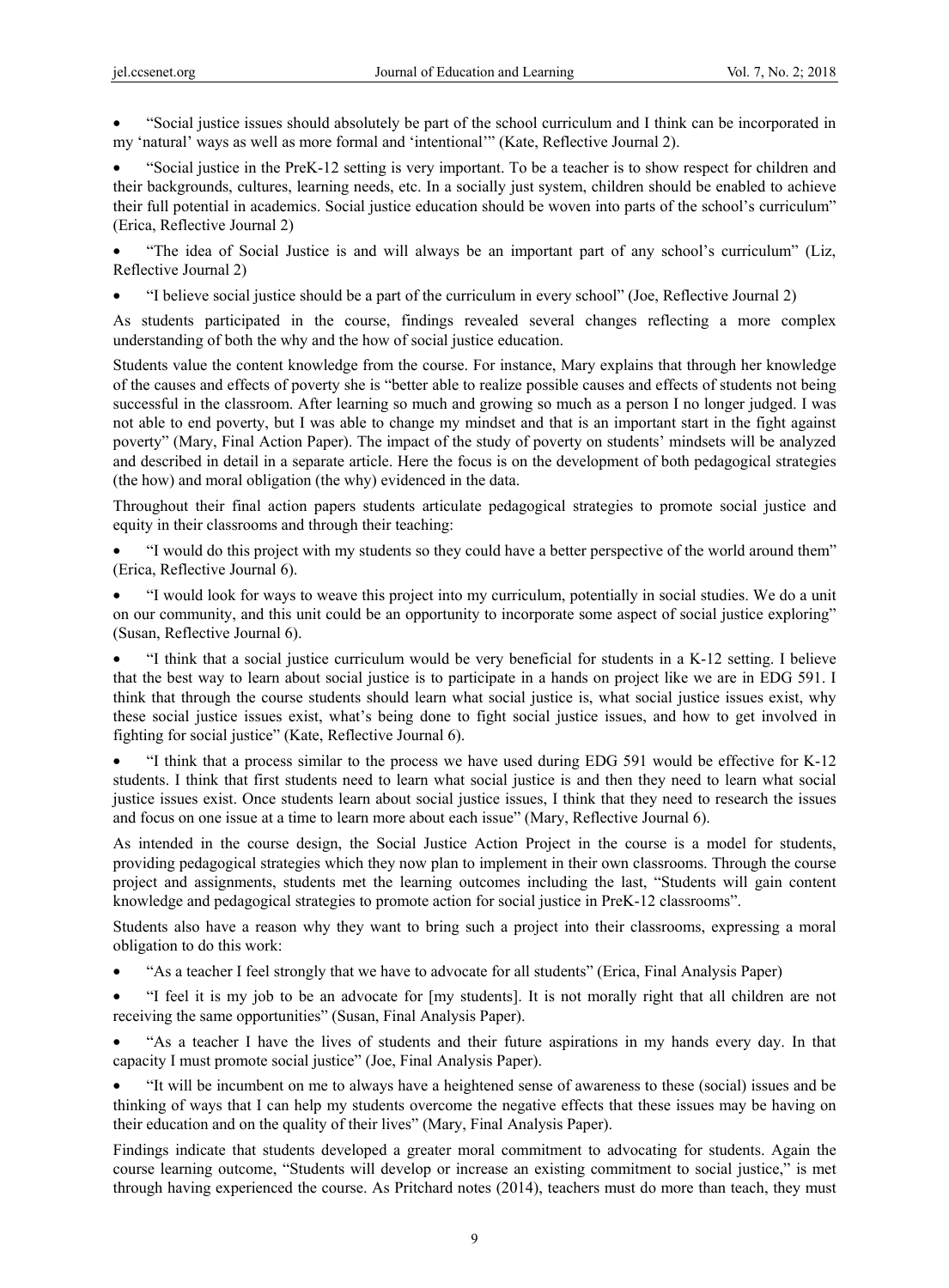advocate for students. And while many teachers do not want to get involved in politics (Colucci, 2014), courses such as the one described in this paper can prepare teachers with the skills and attitudes necessary to do this essential political work. As suggested throughout the literature described earlier in this paper, the commitment of teachers to social justice along with the increased pedagogical knowledge and skills is essential for the promotion of social justice education.

#### **7. Conclusions**

Findings from this research indicate that students in the course, *Teaching and Learning for Social Justice*, gain an increased sense of commitment to social justice advocacy and also gain pedagogical knowledge important to bringing social justice education into their classrooms. For the seven students in the course in fall 2015 it has become "their job" to get involved even when this means taking political action. It is apparent from this research that uneasiness about advocacy work is lessened when experienced, especially when the experience is shared with others.

Moving forward it may be important to correct the course description, replacing "community service" with "social justice advocacy". This change, however, may deter some students from enrolling in the course. It will certainly be important to continue to have students compare their notions of advocacy work to community service, charity and volunteer work at the start of the course. In addition, reflecting on the impact of these different types of work is important.

In addition, while the students express a desire to continue to do advocacy work and to bring social justice education into their classrooms, research is needed to see what each student is doing both inside and outside of the classroom. The value of the course rests largely on the students' continued work over time.

As mentioned in this article, several other themes emerged from the research: student conceptions of social justice, the value of community in doing advocacy work, and the shift in perspective regarding poverty. These themes need to be analyzed more fully in order to gain a richer understanding of the impact of the course and in order to continue to improve the course moving forward.

The students in Teaching and Learning for Social Justice deepened their sense of what social justice is and began to act in ways consistent with that view. They appreciated the opportunity to develop advocacy skills and to address issues of social justice. Findings from this research illustrate how doing advocacy work in graduate teacher education benefits teachers and their students. The course is an example of how engaging in collaborative advocacy work in teacher education programs can help address the need for teachers to engage in social justice work.

#### **References**

- Adams, M. (2007). Pedagogical frameworks for social justice education. In M. Adams, L. A. Bell, & P. Griffin (Eds.), *Teaching for diversity and social justice* (2nd ed., pp. 15-33). New York: Routledge.
- Adams, M., Bell, L. A., & Griffin, P. (Eds.) (1997). *Teaching for diversity and social justice: a sourcebook.* New York: Routledge.
- Bell, L. A. (2007). Theoretical foundations for social justice education. In M. Adams, L. A. Bell, & P. Griffin (Eds.), *Teaching for diversity and social justice* (2nd ed., pp. 1-14). New York: Routledge.
- Cabrini University. (2017). *Cabrini University graduate catalog, 2017-2018.* Unpublished, Cabrini University, Radnor, Pennsylvania.
- Colucci, A. S. (2014). Five beliefs that hold teachers back from leading. *Education Week*, 5.
- Committee on Academic Standards and Accreditation. (2013). Standards for academic and professional instruction in foundations of education, educational studies, and educational policy studies, 3rd edition, 2012, draft presented to the educational community by the American Educational Studies Association's Committee on Academic Standards and Accreditation. *Educational Studies, 49*, 107-118. https://doi.org/10.1080/00131946.2013.767253
- Darling-Hammond, L. (2002). Learning to teach for social justice. In L. Darling-Hammond, J. French, & S. P. Garcia-Lopez (Ed.), *Learning to teach for social justice* (pp. 1-7). New York: Teachers University Pr.
- Dover, A. G. (2009). Teaching for social justice and K-12 student outcomes: A conceptual framework and research review. *Equity & Excellence in Education, 42*(4), 506-524. https://doi.org/10.1080/10665680903196339